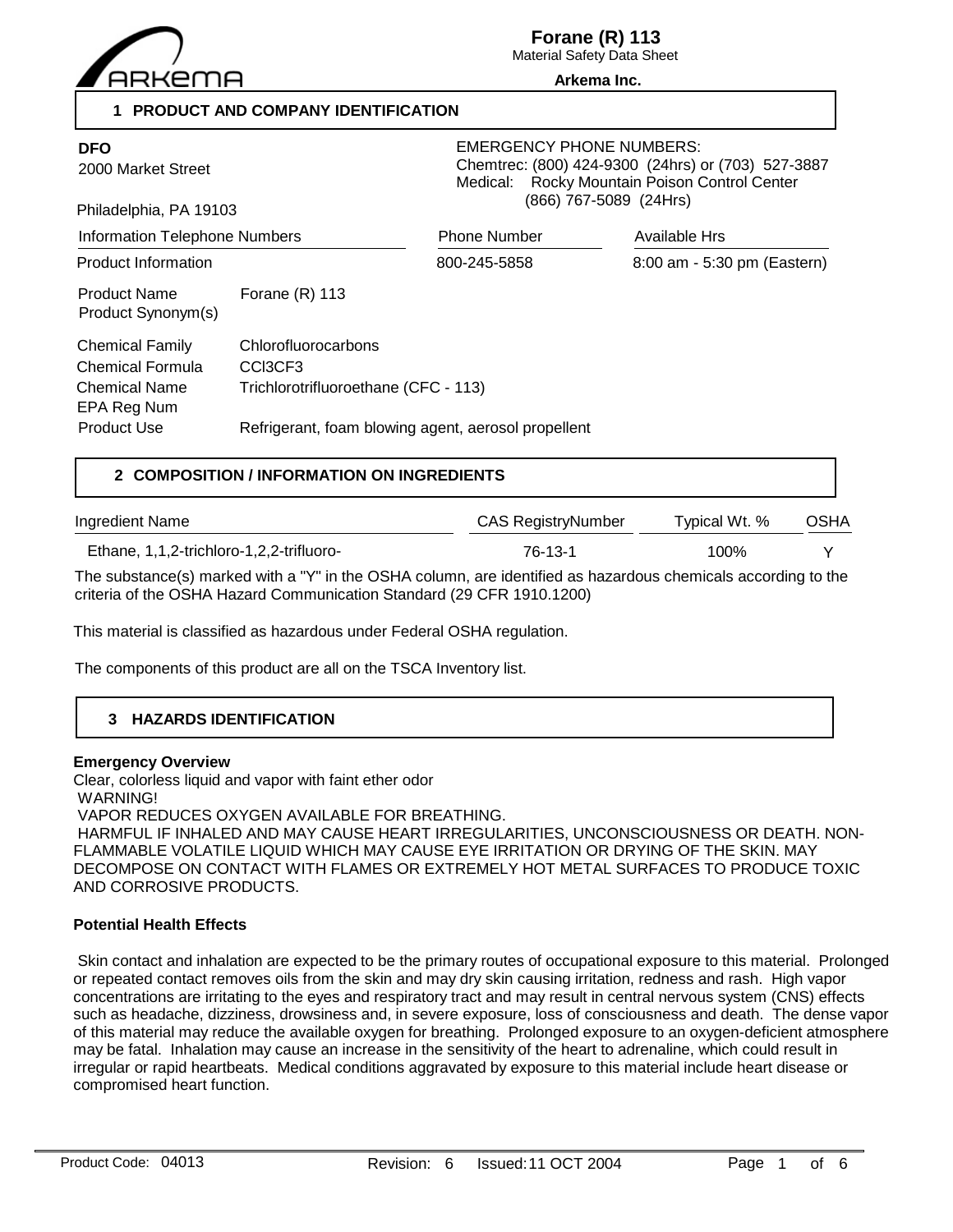

# **4 FIRST AID MEASURES**

IF IN EYES, immediately flush with plenty of water for at least 15 minutes. Get medical attention.

IF ON SKIN, flush the area with plenty of water. Remove contaminated clothing and shoes. Wash clothing before reuse. Get medical attention if irritation develops and persists. immediately flush with plenty of water for 5 minutes while removing contaminated clothing and shoes. Follow directly with application of 2.5% calcium gluconate gel by liberally rubbing into exposed area. Continue applying and rubbing in calcium gluconate gel until 30 minutes after pain has stopped and medical attention is obtained. Destroy contaminated clothing and shoes.

IF SWALLOWED, do NOT induce vomiting. Give water to drink. Get medical attention immediately. NEVER GIVE ANYTHING BY MOUTH TO AN UNCONSCIOUS PERSON.

IF INHALED, remove to fresh air. If not breathing, give artificial respiration. If breathing is difficult, give oxygen. Get medical attention. Do not give adrenaline, epinephrin or similar drugs following exposure to this product.

# **5 FIRE FIGHTING MEASURES**

### **Fire and Explosive Properties**

| <b>Auto-Ignition Temperature</b> | ΝA   |
|----------------------------------|------|
| <b>Flash Point</b>               | none |
| Flammable Limits- Upper          | ΝA   |
| Lower                            | ΝA   |

Flash Point Method

# **Extinguishing Media**

Use water spray, water fog, carbon dioxide, or dry chemical

# **Fire Fighting Instructions**

 Cool fire exposed containers well after the fire is out to prevent possible explosions. Fire fighters and others who may be exposed to products of combustion should wear full fire fighting turn out gear (full Bunker Gear) and self-contained breathing apparatus (pressure demand NIOSH approved or equivalent). Fire fighting equipment should be thoroughly decontaminated after use.

# **Fire and Explosion Hazards**

 May decompose on contact with flames or extremely hot metal surfaces to produce toxic and corrosive products. Some mixtures of HCFCs and/or HFCs, and air or oxygen may be combustible if pressurized and exposed to extreme heat or flame. Container may explode if heated due to resulting pressure rise.

# **6 ACCIDENTAL RELEASE MEASURES**

#### **In Case of Spill or Leak**

 Use Halogen leak detector or other suitable means to locate leaks or check atmosphere. Keep upwind. Evacuate enclosed spaces and disperse gas with floor-level forced-air ventilation. Exhaust vapors outdoors. Do not smoke or operate internal combustion engines. Remove flames and heating elements.

#### **7 HANDLING AND STORAGE**

# **Handling**

 $\overline{a}$ 

 Do not get in eyes, on skin or clothing. Avoid breathing vapor or mist. Keep container closed. Use only with adequate ventilation. Wash thoroughly after handling. Keep away from heat, sparks and flame. Emptied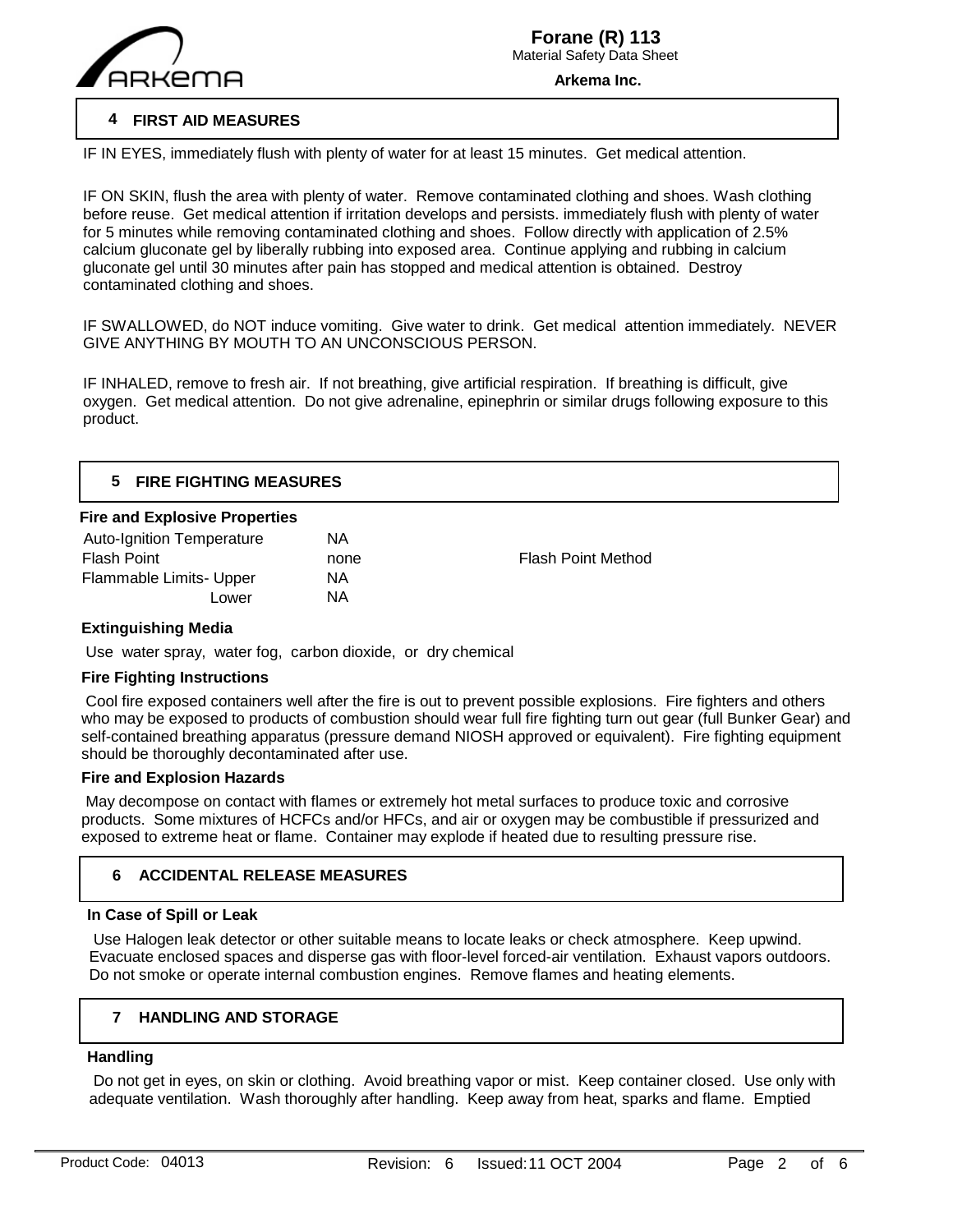

#### **7 HANDLING AND STORAGE**

container retains vapor and product residue. Observe all labeled safeguards until container is destroyed. Do not reuse this container. Do not cut or weld on or near this container.

## **Storage**

 $\overline{a}$ 

Store out of direct sunlight in a cool, well-ventilated place. Store at temperatures below 120 C

#### **8 EXPOSURE CONTROLS / PERSONAL PROTECTION**

### **Engineering Controls**

 Investigate engineering techniques to reduce exposures below airborne exposure limits. Provide ventilation if necessary to control exposure levels below airborne exposure limits (see below). If practical, use local mechanical exhaust ventilation at sources of air contamination such as open process equipment.

### **Eye / Face Protection**

Where there is potential for eye contact, wear chemical goggles and have eye flushing equipment available.

# **Skin Protection**

 Wear appropriate chemical resistant protective clothing and chemical resistant gloves to prevent skin contact. Consult glove manufacturer to determine appropriate type glove material for given application. Wear face shield and chemical resistant clothing such as a rubber apron when splashing may occur. Rinse contaminated skin promptly. Wash contaminated clothing and clean protective equipment before reuse. Wash skin thoroughly after handling.

### **Respiratory Protection**

 Avoid breathing vapor or mist. When airborne exposure limits are exceeded (see below), use NIOSH approved respiratory protection equipment appropriate to the material and/or its components. Consult respirator manufacturer to determine appropriate type equipment for given application. Observe respirator use limitations specified by NIOSH or the manufacturer. For emergency and other conditions where exposure limit may be significantly exceeded, use an approved full face positive-pressure, self-contained breathing apparatus or positive-pressure airline with auxiliary self-contained air supply. Respiratory protection programs must comply with 29 CFR § 1910.134.

# **Airborne Exposure Guidelines for Ingredients**

| Exposure Limit                           |   | Value                 |
|------------------------------------------|---|-----------------------|
| Ethane, 1,1,2-trichloro-1,2,2-trifluoro- |   |                       |
| ACGIH STEL                               |   | 1250 ppm (9590 mg/m3) |
| ACGIH TWA                                | - | 1000 ppm (7670 mg/m3) |
| <b>OSHA TWA PEL</b>                      | - | 1000 ppm (7600 mg/m3) |

-Only those components with exposure limits are printed in this section.

-Skin contact limits designated with a "Y" above have skin contact effect. Air sampling alone is insufficient to accurately quantitate exposure. Measures to prevent significant cutaneous absorption may be required.

-ACGIH Sensitizer designator with a value of "Y" above means that exposure to this material may cause allergic reactions.

-WEEL-AIHA Sensitizer designator with a value of "Y" above means that exposure to this material may cause allergic skin reactions.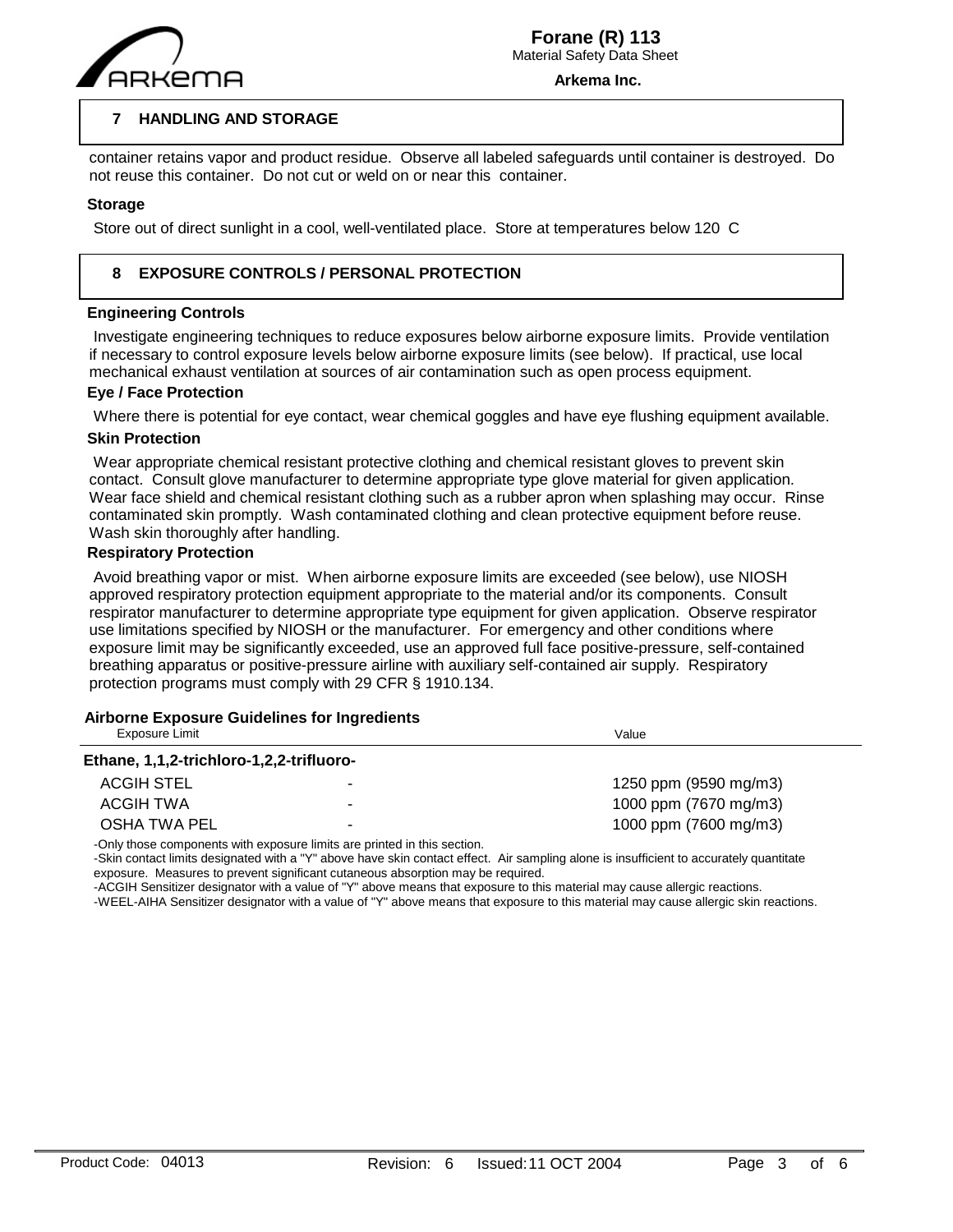

**Forane (R) 113**

Material Safety Data Sheet

**Arkema Inc.**

# **9 PHYSICAL AND CHEMICAL PROPERTIES**

| Appearance/Odor         | Clea              |
|-------------------------|-------------------|
| рH                      | ΝA                |
| <b>Specific Gravity</b> | 1.59              |
| Vapor Pressure          | $5.5 \, \text{p}$ |
| <b>Vapor Density</b>    | 6.47              |
| <b>Melting Point</b>    | NA.               |
| <b>Freezing Point</b>   | -31 I             |
| <b>Boiling Point</b>    | 117.              |
| Solubility In Water     | Sligh             |
| <b>Percent Volatile</b> | 100               |
| Molecular Weight        | 137.              |

5.5 psia @ 70 F / 21 C  $-31$  F /  $-35$  C  $117.6$  F / 47.6 C Slight 137.38 Clear, colorless liquid and vapor with faint ether odor

# **10 STABILITY AND REACTIVITY**

### **Stability**

 This material is chemically stable under specified conditions or storage, shipment and/or use. See HANDLING AND STORAGE section of this MSDS for specified conditions.

# **Incompatibility**

Avoid contact with hydrochloric acid, alkali or alkaline earth metals, finely powdered metals (aluminum, magnesium, zinc) and strong oxidizers since they may react or accelerate decomposition.

### **Hazardous Decomposition Products**

Thermal decomposition products include hydrogen fluoride, hydrogen chloride, carbon monoxide, carbon dioxide, chlorine and carbonyl halides (phosgene).

# **11 TOXICOLOGICAL INFORMATION**

# **Toxicological Information**

 Cardiac sensitization has been demonstrated in dogs exposed to many chlorofluorocarbons. Studies have shown that mixtures of chlorofluorocarbons may produce greater heart effects than caused by the individual compounds.

# **12 ECOLOGICAL INFORMATION**

#### **Ecotoxicological Information**

No data are available.

#### **Chemical Fate Information**

No data are available.

# **13 DISPOSAL CONSIDERATIONS**

## **Waste Disposal**

 Recover, reclaim or recycle when practical. Dispose of in accordance with federal, state and local regulations. Note: Chemical additions to, processing of, or otherwise altering this material may make this waste management information incomplete, inaccurate, or otherwise inappropriate. Furthermore, state and local waste disposal requirements may be more restrictive or otherwise different from federal laws and regulations.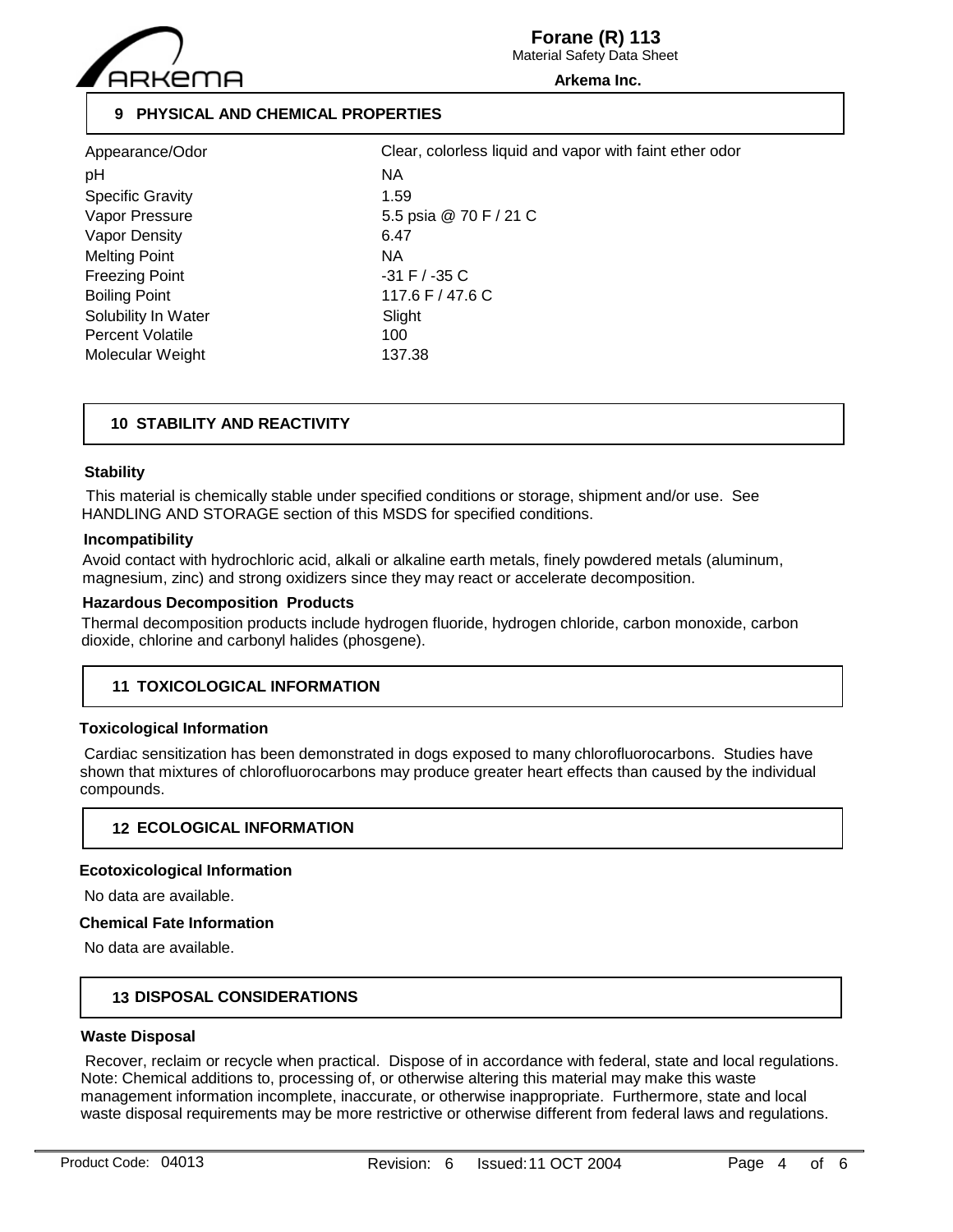

Material Safety Data Sheet

#### **Arkema Inc.**

# **14 TRANSPORT INFORMATION**

| DOT Name                       | Chemicals, NOIBN                       |
|--------------------------------|----------------------------------------|
| <b>DOT Technical Name</b>      |                                        |
| <b>DOT Hazard Class</b>        |                                        |
| UN Number                      |                                        |
| <b>DOT Packing Group</b>       | PG.                                    |
| RQ.                            |                                        |
| <b>DOT Special Information</b> | Not regulated when shippped by ground. |

# **15 REGULATORY INFORMATION**

### **Hazard Categories Under Criteria of SARA Title III Rules (40 CFR Part 370)**

| Immediate (Acute) Health Y | Fire                       |   |
|----------------------------|----------------------------|---|
| Delayed (Chronic) Health N | Reactive                   | N |
|                            | Sudden Release of Pressure | N |

The components of this product are all on the TSCA Inventory list.

### **Ingredient Related Regulatory Information:**

| <b>SARA Reportable Quantities</b>        | CERCLA RO | SARA TPO |
|------------------------------------------|-----------|----------|
| Ethane, 1,1,2-trichloro-1,2,2-trifluoro- | NE        | NE       |

#### **SARA Title III, Section 313**

This product does contain chemical(s) which are defined as toxic chemicals under and subject to the reporting requirements of, Section 313 of Title III of the Superfund Amendments and Reauthorization Act of 1986 and 40 CFR Part 372. See Section 2 Ethane, 1,1,2-trichloro-1,2,2-trifluoro-

**Massachusetts Right to Know**

This product does contain the following chemicals(s), as indicated below, currently on the Massachusetts Right to Know Substance List.

Ethane, 1,1,2-trichloro-1,2,2-trifluoro-

#### **New Jersey Right to Know**

This product does contain the following chemical(s), as indicated below, currently on the New Jersey Right-to-Know Substances List. Ethane, 1,1,2-trichloro-1,2,2-trifluoro-

#### **Pennsylvania Environmental Hazard**

This product does contain the following chemical(s), as indicated below, currently on the Pennsylvania Environmental Hazard List. Ethane, 1,1,2-trichloro-1,2,2-trifluoro-

#### **Pennsylvania Right to Know**

This product does contain the following chemical(s), as indicated below, currently on the Pennsylvania Hazardous Substance List. Ethane, 1,1,2-trichloro-1,2,2-trifluoro-

# **16 OTHER INFORMATION**